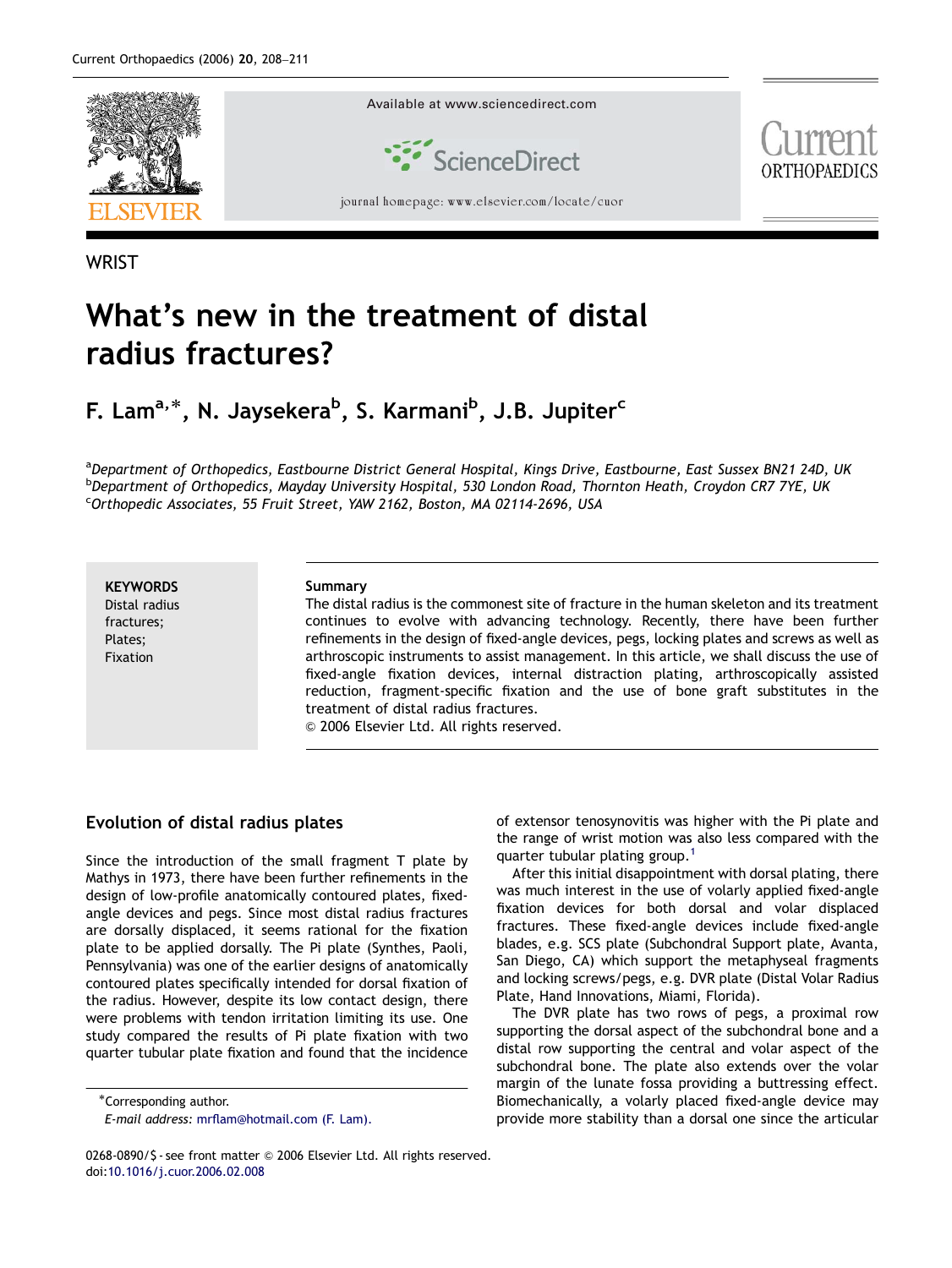margin of the distal radius normally has a volar inclination which displaces the joint reaction force closer to the volar plate, and thus decreasing the bending moment.<sup>[2](#page-3-0)</sup>

Recently, there have been further refinements in the design of dorsal fixation using 2.4 mm fragment-specific plates (AO/ASIF, Synthes, USA).<sup>[3](#page-3-0)</sup> There exists a radial column plate for fixation of the radial column and a T- or L-shaped plate for dorsal fixation of the intermediate column. Several modifications were made to reduce tendon irritation; these include polished surfaces with smooth tapered edges, precontouring of the plate thus reducing the need for cutting and bending and low-profile 2.4 mm screws.

#### Internal distraction plating

Internal distraction plating of the distal radius involves the application of a dynamic compression plate from the radius to the middle-finger metacarpal bypassing the distal radius fracture site (Fig. 1). This technique is most useful in highly comminuted osteoporotic distal radial fractures involving the metaphyseal–diaphyseal junction. It may serve as an alternative to a bridging external fixator especially in elderly patients, avoiding the complications associated with external pins.

The surgical technique involves two and sometimes three incisions.<sup>[4](#page-3-0)</sup> The first incision is centred over the middle-finger metacarpal shaft. The second incision is placed over the dorsal aspect of the radial shaft at least 4 cm from the

ß

Figure 1 The distraction plate is applied to the middle-finger metacarpal and radial shaft with the wrist in neutral rotation.

fracture site. Sometimes, a third incision is required over Lister's tubercle to facilitate passage of the plate under the extensor tendons and to retract the extensor pollicis longus tendon. In situations where there is extensive metaphyseal bone loss, supplementary bone graft can also be inserted into the defect through this incision. After regaining radial length by manual traction, the plate is fixed to the bone with the wrist in neutral position. A lag screw can also be inserted through the plate if the intra-articular fragment is large enough.

In a series of 22 patients with a comminuted distal radial fracture treated with internal distraction plating, Ruch reported excellent results in 14 patients, good in six patients and fair in two.<sup>[5](#page-3-0)</sup> The average time to union was 110 days and the distraction plate was removed after fracture consolidation at an average of 124 days. Interestingly, there was no correlation between the duration of plate immobilisation and the range of wrist movements or functional scores at follow-up. The most common complication encountered was extensor lag of the middle finger (10%).

#### Fragment-specific fixation

The concept of fragment-specific fixation evolved as it became clear that the use of a single-sized plate cannot be used for fixation for all fracture configurations. Since the introduction of the '3 column concept' of the distal forearm by Rikli and Regazzone,<sup>[6](#page-3-0)</sup> a number of biomechanical studies have shown that rigid fixation of both the radial and intermediate columns is required for adequate stability, supporting radial inclination and radial tilt.<sup>[7](#page-3-0)</sup> The Trimed Wrist Fixation System (Trimed, Valencia, California) was introduced in 1996 by Medoff in Hawaii and consists of a highly versatile range of low-profile anatomically contoured plates, plate-supported pins [\(Fig. 2\)](#page-2-0), wire forms and buttress wire forms ([Fig. 3\)](#page-2-0) to address each individual fracture fragment. The radial column is addressed with a radial plate, the dorsal intra-articular fragment fixed with a wire form, the dorsal ulnar fragment fixed with an ulnar pin plate and the volar articular fragment stabilised with an L plate.

The surgical technique typically involves a combination of volar and dorsal approaches.<sup>[8](#page-3-0)</sup> The volar Henry approach between flexor carpi radialis and radial artery is used to expose the volar aspect of the distal radius after subperiosteal elevation of pronator quadratus. To obtain access to the radial column, the extensor tendons of the first compartment will also need to be elevated subperiosteally. Dorsally, a standard approach over the third extensor compartment is used and the extensor pollicis longus tendon is released and retracted radially. Fracture reduction should begin only after both of these approaches have been carried out to evaluate the fracture configuration adequately. To address a volarly displaced fragment, a volar wire form can be used. The wire form is first pre-contoured to fit the shape of the volar cortex and later impacted into the bone after drilling two holes into the volar cortex. The fixation is secured after application of two washers and screws [\(Fig. 3\)](#page-2-0).

The wire form can also be applied dorsally and in cases of a fracture involving the dorso-ulnar portion of the distal radius, an ulnar pin plate can be used which is ideal for small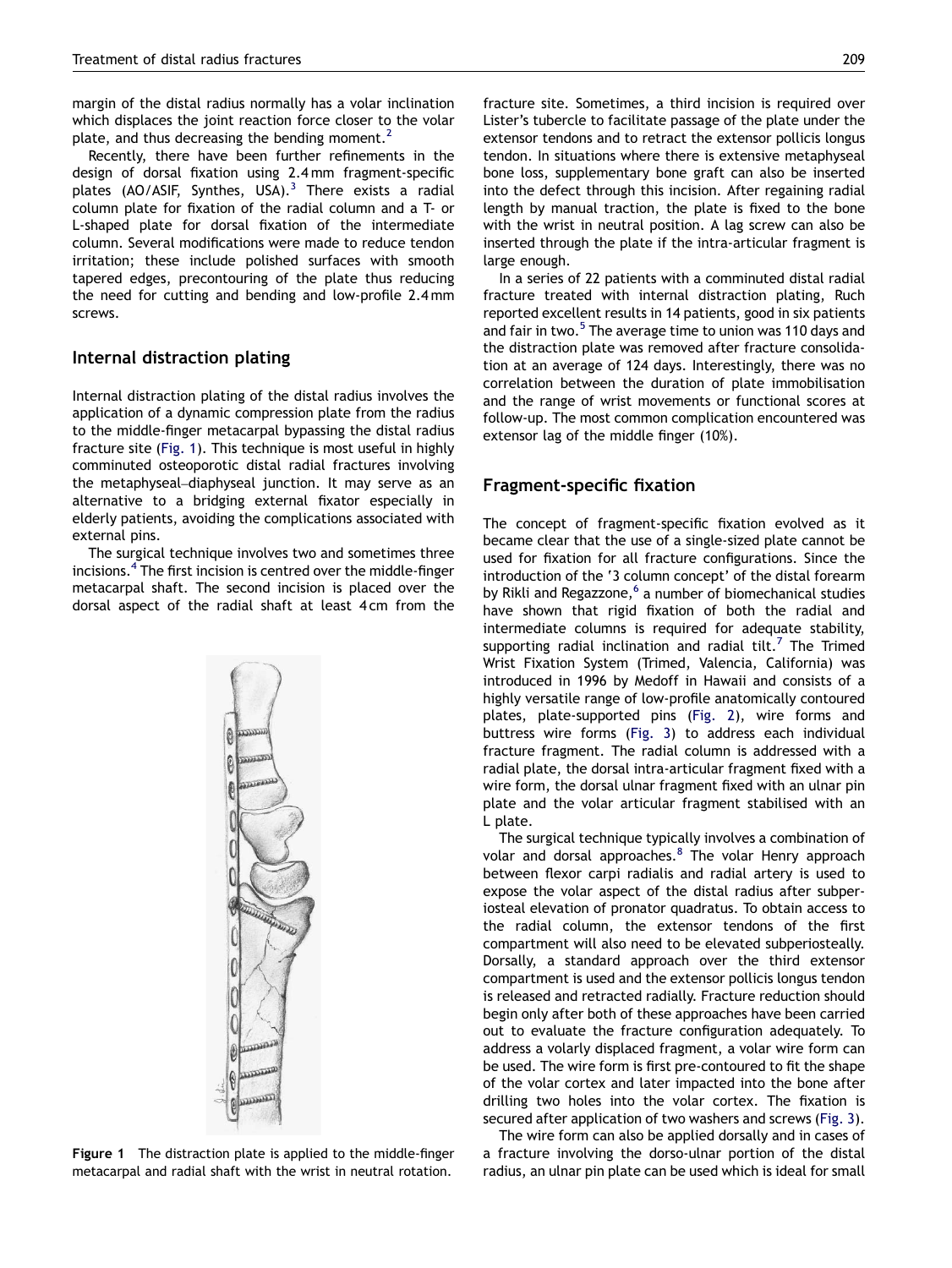<span id="page-2-0"></span>

Figure 2 The radial pin plate can be used to stabilise the radial column by means of a combination of cortical screws proximally and K wires distally. The K wires are passed through the proximal pin holes of the plate into the distal fragment.



Figure 3 The volar pin plate is ideal for fixation of a displaced volar ulnar fragment. The volar wire form is prebent to fit the contour of the volar ulnar aspect of the radius and is secured with two screws and washers.

ulnar-sided corner fragments. The rationale of the pin plate is that it acts as a cortical buttress and also provides strong two-point K wire fixation of the small distal fragment (Fig. 2). The first point of fixation is achieved by the K wire penetrating through the far cortex of the proximal intact diaphysis and the second point of fixation is where the wire is supported by the plate. For the fixation of the radial column, there is a separate radial pin plate. There is also a buttress clip which is used for a central die punch fragment allowing elevation of the depressed fragment and supplementary bone graft if necessary.

Several investigators have reported encouraging results of fragment-specific fixation with over 85% of AO-type C2 and C3 fractures achieving good or excellent results.<sup>[9](#page-3-0)</sup> The main advantage of this fixation technique is related to its superior biomechanical stability since each major fragment is stabilised, thus allowing early mobilisation without the need for additional immobilisation. The main complication is tendon irritation and rupture, with up to 23% of patients (21/92) requiring hardware removal subsequently.

#### Arthroscopically assisted fixation

In 1986, Knirk and Jupiter demonstrated that patients with an articular step off at the radiocarpal joint of more than 2 mm were more likely to develop degenerative wrist disease.<sup>[10](#page-3-0)</sup> More recently, other investigators have found that the complication rate is significantly lowered if the articular incongruency is less than 1 mm.<sup>[11](#page-3-0)</sup> This level of accuracy is difficult to achieve using fluoroscopy alone and hence arthroscopy has been introduced as an adjunct to assist fracture reduction. This technique is particularly useful in 3-part and 4-part fractures with fragments greater than 1 cm. Furthermore, arthroscopy can also detect carpal ligamentous injuries, distal radioulnar joint instability as well as osteochondral flaps and loose bodies. In a series of 60 patients with an intra-articular fracture of the distal radius, Geissler found during arthoscopy that 49% had a tear of the triangular fibrocartilage complex, 32% had injury to the scapholunate ligament and 15% had injury to the lunotri-quetral ligament.<sup>[12](#page-3-0)</sup>

The surgical technique is well described in several papers.<sup>[13,14](#page-3-0)</sup> Essentially, the conventional 3–4 portal between extensor pollicis longus and extensor digitorum communis tendons is used for visualisation. Irrigation of the joint is achieved through the 6U portal and the 6R portal is the main working portal where a shaver can be inserted to debride the joint improving visualisation. The ideal fracture configurations for arthoscopically assisted reduction are radial styloid fractures, die punch fractures, and 3-part and 4-part fractures. Generally, the radial styloid fragment is reduced first and stabilised with either K wires or cannulated screws. Sometimes, an additional K wire can be passed into the radial styloid fragment acting as a joystick to aid manipulation. Following this, the depressed lunate facet fragment is then elevated to the radial styloid fragment which acts as a landmark. The reduction is then stabilised with multiple K wires and the accuracy checked arthroscopically. Finally, the fixation is completed after application of the plate.

Several studies have demonstrated that arthroscopically assisted reduction and internal fixation yield better results with greater range of wrist motion than conventional open reduction and internal fixation.<sup>15–17</sup> In addition, Ruch found that 10 of the 15 patients treated with arthroscopic reduction were found to have a tear of the triangular fibrocartilage complex, seven of which were peripheral and repaired acutely.<sup>[17](#page-3-0)</sup> This has important prognostic significance since treated acute tears do better than chronic ones. At final follow up, there were no cases of distal radio-ulnar joint instability in the arthroscopic group compared with 27% (4/12) in the closed reduction and external fixation group.

In recent years, there has been an increased awareness of the significance of ulnar-sided wrist injuries which have previously been underestimated. It is estimated that 20% of